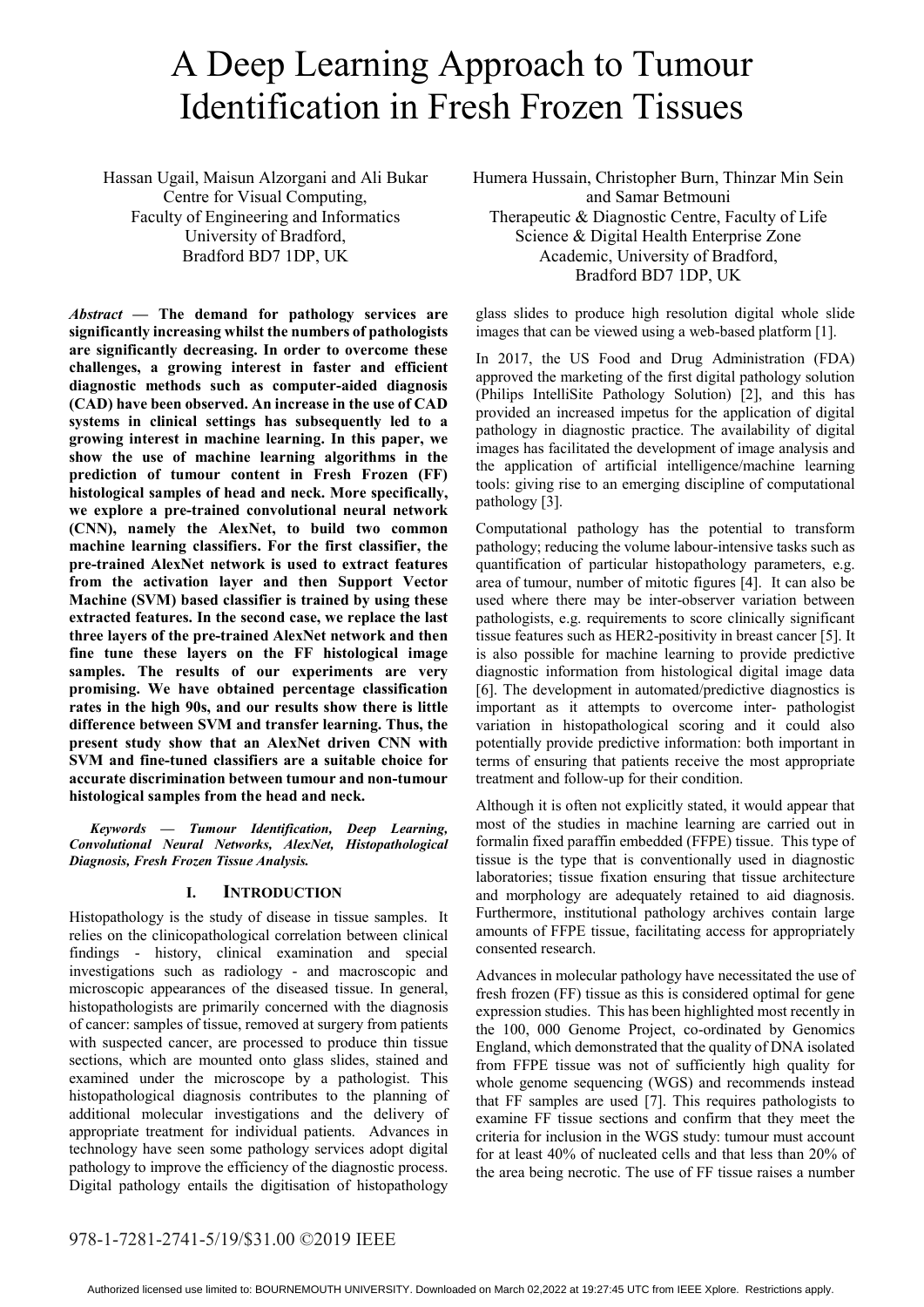of challenges to busy histopathology departments that may not have the capacity to process frozen tissue samples. Furthermore, if FF tissue samples can be processed the next potential point of delay is in confirming that the tissue sample meets the inclusion criteria for WGS.

## *A. Deep Learning in Medical Image Analysis*

In recent years, machine learning methods that use deep Convoluted Neural Networks (CNNs), to learn patterns of the image based on a large training data set, have been used to develop Computer-Aided Diagnosis (CAD) in medical images [8]. CNNs are found to be effective in automatically extracting the necessary set of discriminative features for a given classification task. This has been demonstrated, for example, using the AlexNet model which has a wellestablished architecture and has shown good performance when used for natural images as well as medical images [9].

The AlexNet model was developed by Krizhevsky and colleagues and is trained on 1.2 million images of the ImageNet Large-Scale Visual Recognition Challenge (ILSVRC) 2010 dataset [10]. The ILSVRC 2010 training set contains 1000 different categories, representing objects such as flowers, vehicles, animals and so on. The structure of the deep AlexNet architecture as shown in Figure 1 and is composed of a stack of eight layers: the first five layers are convolutional and the remaining three are fully-connected. The input layer is configured to take a fixed sized 227x227 RGB image as an input; all the training images are normalised to get the same range of values for each of the input features.

The first convolutional layer filters the input image with 96 kernels (size: 11x11x3) with a stride of 4 pixels. The second convolutional layer filters the output (normalised and pooled) of the first convolutional layer with 256 kernels (size: 5x5x48). The third, fourth, and fifth convolutional layers are connected without any intervening pooling or normalisation layers. The third convolutional layer has 384 kernels (size: 3x3x256), the fourth convolutional layer has 384 kernels (size: 3x3x192), and the fifth convolutional layer has 256 kernels (size: 3x3x192). The fully-connected layers have 4096 neurons each. The output of the last fully connected layer is fed to 1000 categories. A softmax layer produces the probability distribution for the outputs of the last fully connected layer converts them to real values between zero and one.



Figure 1. The AlexNet Architecture (as proposed in Krizhevsky et al. 2012).

Wang and colleagues [8] demonstrated that SVM belongs to the kernel-based classifier family, which implicitly maps the input features into a higher dimensional feature space using a kernel function that measures the distance between feature points in the mapped space. Thus an SVM is able to achieve much better classification performance than conventional linear classification methods. Furthermore, Sequential Minimal Optimization (SMO) for SVM with feature selection has been used to overcome on the Quadratic Programming (QP) problem that appears during the training of large dataset [11].

From a mathematical point of view, Fan and colleagues [12], consider a binary classification problem with a dataset  $(x_i, y_i)$ ,  $i = 1, 2, \dots n$ , where  $x_i$  is an input vector and  $y_i =$  $\pm$ 1 is a binary label corresponding to it. A soft-margin SVM is trained by solving a quadratic programming problem, which is expressed in the dual form such that,

$$
\max_{\alpha} \sum_{i=1}^{n} \alpha_i - \frac{1}{2} \sum_{i=1}^{n} \sum_{j=1}^{n} y_j k(x_i, x_j) \alpha_i \alpha_j, \qquad (1)
$$

subject to,  $0 \le \alpha_i \le C$ , for  $i = 1,2,...,n$ ,  $\sum_{i=1}^{n} y_i \alpha_i$ ,

where  $K(x_i, x_i)$ , is the kernel function, the variables  $\alpha_i$  are Lagrange multipliers and C is the penalty parameter of the error term and it controls the cost of the misclassification on the training set. C keeps the allowable values of the Lagrange multipliers  $\alpha_i$  in a bounded region.

For solving a large QP optimisation problem [11], SMO breaks this large QP problem into a series of smallest possible problems. These small QP problems are solved analytically, which avoids using the time-consuming numerical QP optimisation as an inner loop. The amount of memory required for SMO is linear in the training set size, which allows SMO to handle very large training sets. Because of the linear equality constraint involving the Lagrange multipliers  $\alpha_i$ , the smallest possible problem involves two such multipliers. Then, for any two multipliers  $\alpha_1$  and  $\alpha_2$ , the constraints are reduced to [12],

$$
0 \le \alpha_1, \alpha_2 \le C,\tag{2}
$$

$$
y_1 \alpha_1 + y_2 \alpha_2 = k. \tag{3}
$$

The problem has is considered solved when algorithm tries to modify all the Lagrange multipliers to satisfy the Karush– Kuhn–Tucker (KKT) conditions. Although this algorithm is guaranteed to converge, heuristics are used to choose the pair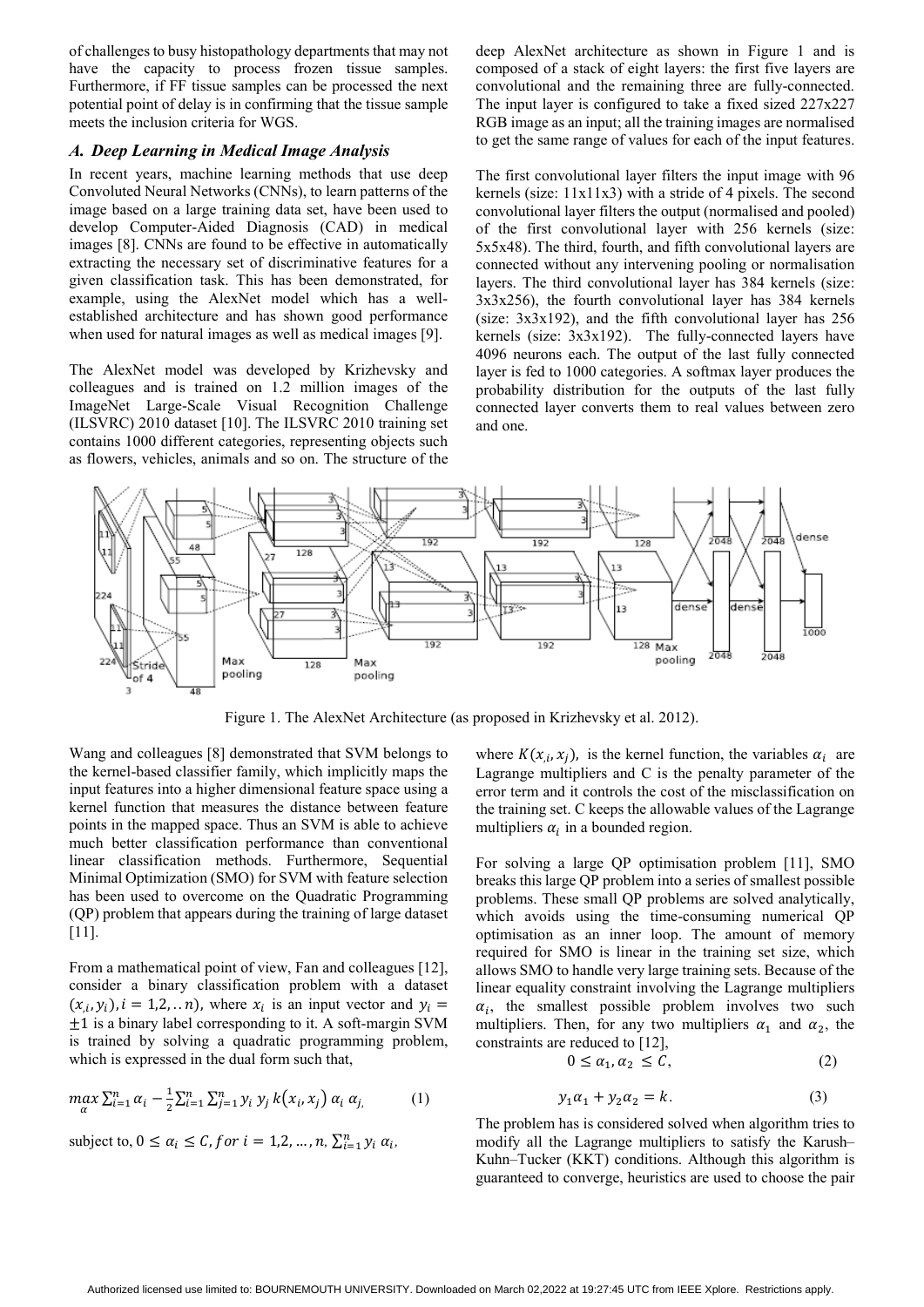of multipliers so as to accelerate the rate of convergence. This is critical for large data sets, since there are  $n(n -$ 1)/2 possible choices for  $\alpha_i$  and  $\alpha_j$  [12]. Similarly, it has been demonstrated that training set of data should be considerably larger and varied in order to give more accurate results [13,14,15].

Dosovitskiy and colleagues investigated the role of data augmentation in deep learning to get enough different samples which needed to train a CNN from an image dataset [16]. Sokolova and Lapalme extracted these terms from the confusion matrix. A 2×2 confusion matrix was used to represent prediction results of the set of two pathological samples - HNSCC tumour and Normal histology. The standard performance measurements were formulated as depicted in the following equations [17],  $accuracy = \frac{tp+tn}{tp+fn+fp+tn}$ , to evaluate the overall effectiveness of a classifier,  $precision =$  $\frac{tp}{tp+fp}$ , to evaluate the class agreement of data labels with the positive labels given by the classifier,

Sensitivity  $= \frac{tp}{tp + fn}$ , to evaluate the effectiveness of data of a classifier to identify positive labels,

specificity =  $\frac{tn}{tn+fp}$ , to evaluate the effectiveness of a classifier to identify negative labels and

 $AUC = \frac{1}{2} \left( \frac{tp}{tp + fp} + \frac{tn}{tn + fp} \right)$ , to evaluate the classifier's ability to avoid false classification,

where  $tp, tn, fp, fn$  are true positives, true negatives, false positives and false negatives respectively.

#### **II. METHODOLOGY**

Our methodology for the binary image classification problem discussed here utilises the AlexNet architecture as described above. We use a sufficient dataset of pre-processed images to train the CNN and then a different sample to test the accuracy of the classification using SVM as well as transfer learning. Figure 2 shows a block diagram of our methodology details of which we describe below.



Figure 2. Block diagram showing our proposed methodology for classification.

#### *A. Image Aquistion*

All tissue used was from consented, anonymised patients and was provided by the Ethical Tissue University of Bradford (licenced by the Human Tissue Authority). The samples were collected from surgical operations performed between 2010- 2012; were snap frozen at the time and stored at -80˚C. Fresh frozen (FF) samples of head and neck tumours (n=8) and normal tissue (n=8) were embedded in Tissue Tek OCT embedding compound and 6 mm sections were cut on a cryostat (Brights) and taken onto 3-Aminopropyltriesthoxysilane (APES) coated slides.

The sections were air dried and fixed in 10% paraformaldehyde for 10 minutes at room temperature. All sections were stained with haematoxylin and eosin (H&E). The glass slides were scanned using the Philips Ultrafast Scanner at x40 magnification with high resolution image sensor (0.25mm/pixel). Digital histological images were visualised using the Philips Image Management System. In Figure 3, we show the process of acquiring images from the software interface connected to the Philips Ultrafast scanner.

 For the experiments we conducted, a total of 529 slides utilised. For the purpose of machine learning, it was essential that the images selected were of similar morphology. Of the slides considered, 47 of them showing cross-sections through

the tongue were selected for this project, of which 5 were excluded as they did not meet the criteria of the study, i.e. images that failed to download or were of poor quality.



Figure 3. Illustration of the process of acquiring images from the software interface connected to the Philips Ultrafast scanner.

#### *B. Pre-processing*

Using the above mentioned process, a total of 1,424 histological images, derived from sections of FF tissue, were used to train and test the AlexNet CNN model. In order to deal with the difference in the number of images among two type classes (tumour and non-tumour), data augmentation was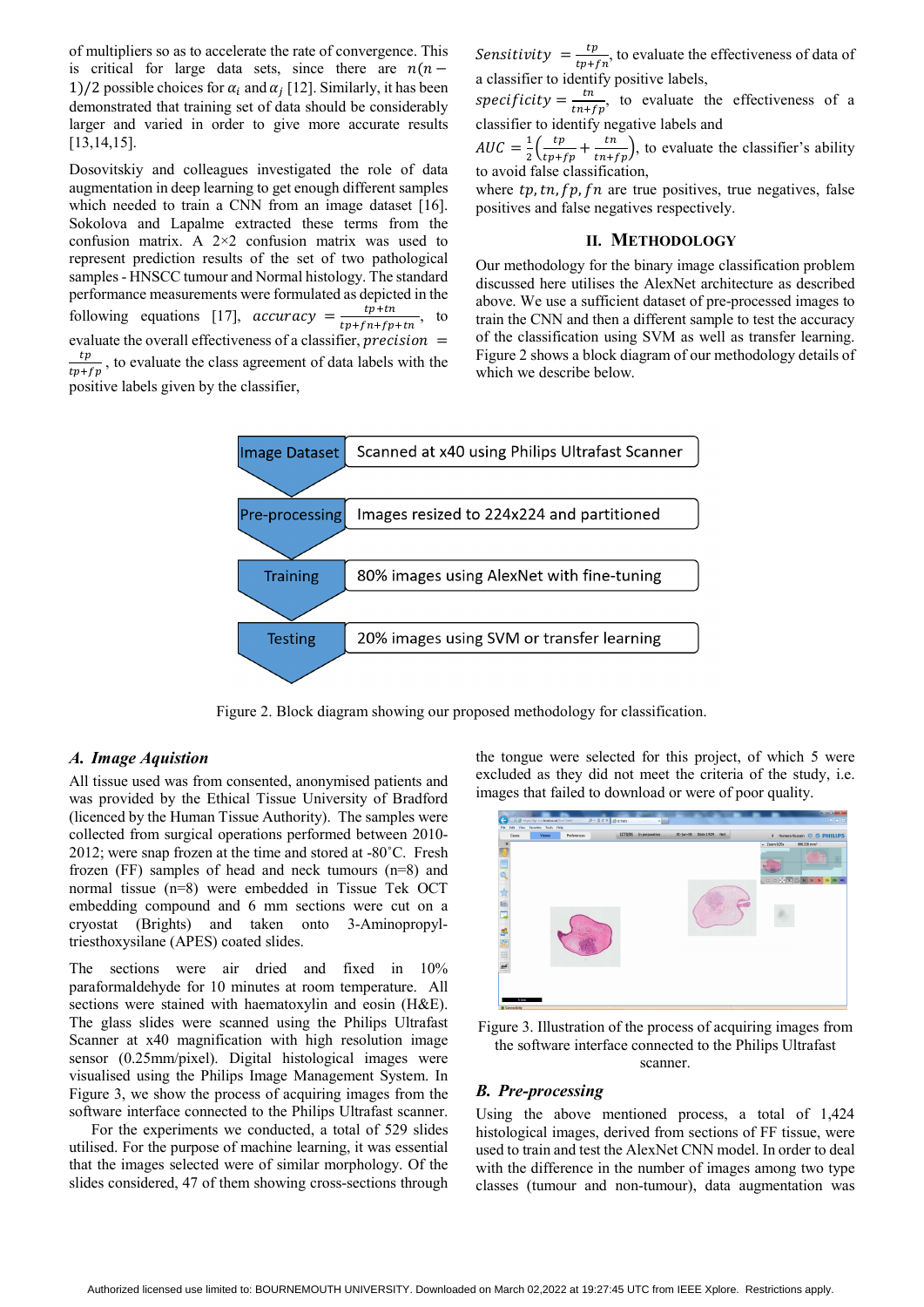introduced. The images in the dataset were rotated (90, 180 and 270), flipped left-to-right horizontally and then vertically to create a larger sample size and to make the approach recognise tumour in different orientations, as shown in Figure 4. The study was performed in a MATLAB environment using methods described in [13,14]. For the machine learning, 80% of data were randomly chosen for training, and the remaining 20% were used for testing.



Figure 4. Illustration of data augmentation of an original image in preparation for training the AlexNet CNN.

The AlexNet model requires input images of size 227x227. The training and test images were therefore resized to height 227 and width 227, before they are inputted to the pre-training AlexNet network. The SVM classifier and transfer learning network were evaluated in terms of standard performance such as  $tp, tn, fp, fn$  as described earlier.

## **III. EXPERIMENTS AND RESULTS**

In this section, we discuss some of the experiments and the corresponding results for the classification problem at hand whereby the above discussed setup is applied.

#### *A. Using the Binary SVM Classifier*

The SVM classifier uses a pre-trained AlexNet CNN as a feature extractor by using the layer activations as features. In this study, we used 10-fold cross-validation to evaluate the classifier.



Figure 5. Description of the confusion matrix for the SVM Classifier.

For each of the cross-validation, the performance values were calculated for each feature set based on the nine folds of training samples, via grid search in the parameter space. Therefore, each cross-validation might have slightly different values, and the average optimal value was reported. SVM is

used a linear function as the kernel function whereby Layer 'fc7' is used to extract features from the images and the SMO method is used to find the separating hyper plane, with an average kernel size was 2.0.

The SVM classifier was tested and was found to be performing at an accuracy rate of 0.9896 within approximately 46 seconds on a standard laptop computer. The corresponding 2x2 confusion matrix is shown in Figure 5. For HNSCC tumour, the tp is 235,  $fp$  is 2,  $tn$  is 50 and  $fn$  is 1. In Table 1, we report the results of this experiment.

| Table 1. The standard performance indicators for the SVM classifier. |
|----------------------------------------------------------------------|
|----------------------------------------------------------------------|

|                | $cc/\%$ | D     | ີ     | Spe  |               |
|----------------|---------|-------|-------|------|---------------|
| <b>Results</b> | 98.96   | .9860 | .9787 | 9787 | 0022<br>ن⊿ند. |

## **Using the Transfer Learning Network**

The transfer learning strategy takes layers from a pre-trained CNN on a large data to fine tune on a new data set. The last three layers of the AlexNet model are configured for 1000 classes. In order to fine tune these three layers for the new binary classification problem, we extract all layers, except the last three layers (Fully Connected 'fc8', Softmax 'prob' and Classification Output 'output'). These three layers were replaced by new layers.



Figure 6. Illustration of the training process for the transfer learning network.



Figure 7. Description of the confusion matrix for the transfer learning network.

| Table 2. The standard performance indicators for the transfer learning |  |  |  |  |  |  |  |
|------------------------------------------------------------------------|--|--|--|--|--|--|--|
| network.                                                               |  |  |  |  |  |  |  |

| 110000011      |          |       |      |       |      |  |  |  |
|----------------|----------|-------|------|-------|------|--|--|--|
|                | $Acc(\%$ | D     | ມ    | Spec  |      |  |  |  |
| <b>Results</b> | 98.95    | .9937 | 9706 | .9706 | 9706 |  |  |  |
|                |          |       |      |       |      |  |  |  |

To retrain the AlexNet model, the new layers can be employed with FF histological images and the final fully connected layer can be set to have two classes. Therefore, during retraining, the weights of layers can be preserved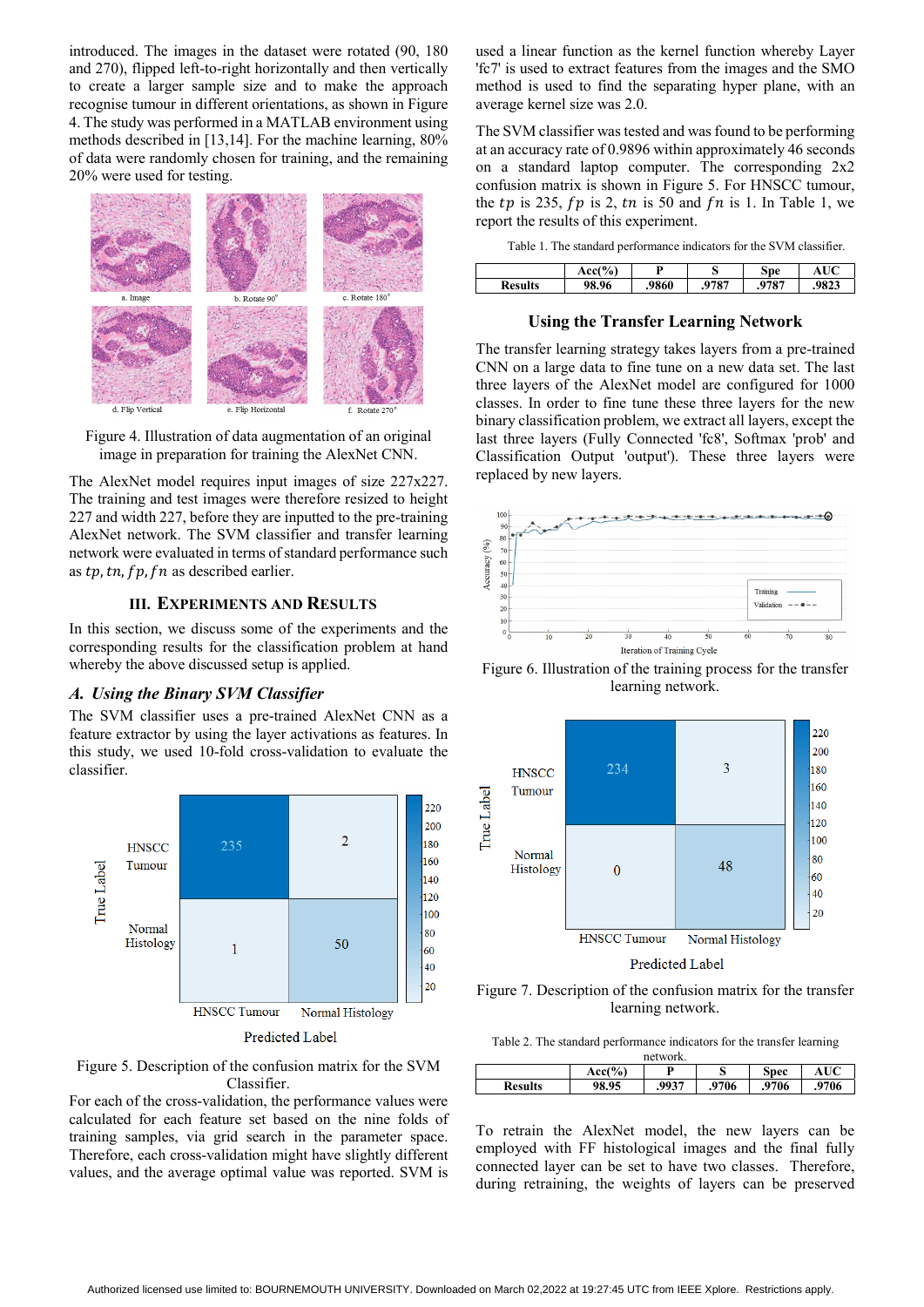while the last fully connected layer can be updated continuously. The initial learning rate for training is set at 0.0001 as a starting point, the minimum batch size is 128, Verbose Frequency is 50 and the optimisation technique used is Stochastic Gradient Descent (SGD) with a momentum of 0.9. The algorithm validates the network every three iterations during training. For each training cycle, 10 epochs and 8 iterations per epoch were chosen. As a result of the test made, the accuracy rate for the classification was obtained as 0.9895 after 17 minutes and 40 seconds with 10 epochs of training.

Figure 6 shows the training process of the transfer learning model. It can be observed, from the 4th epoch, the accuracy rate of 98% was achieved, and a mini batch loss was obtained near to zero. The reason for ending Epoch 10 is that the error falls slowly from the 4th epoch. In Figure 7, we show a  $2x2$ confusion matrix for the HNSCC tumour where we can see that tp is 234,  $fp$  is 0, tn is 48 and  $fn$  is 0. The performance values are reported in Table 2.

## **IV. CONCLUSIONS**

This study was carried out to investigate the use of machine learning algorithms in the prediction of tumour content in Fresh Frozen (FF) histological samples of head and neck tumours. These images of normal and cancerous tissues display a very complex distinctive geometric structure. The selected algorithm for identifying tumour should be able to extract discriminative features. In this paper, a pre-trained convolutional neural network (CNN) was adapted for performing tumour classification on FF image datasets.

Deep AlexNet CNN was utilised to build two common machine learning classifiers. For the first classifier, the pretrained AlexNet network was used to extract features from the activation layer and then the SVM classifier was trained by using these extracted features. The second classifier replaces the last three layers of pre-trained AlexNet network which is configured for 1000 classes by new layers for binary classes (normal and tumour) and then fine-tune these layers on FF histological images.

In this study, a total of 1,424 histopathological images of FF tissue were used to detect the tumour cells in samples. The performance of the classifiers was evaluated according to standard performance criteria. Although the number of images was minimal, the results show very good accuracy among both classifiers and appears to be performing in a consistent manner.

Thus, from the results we have obtained, the use of AlexNet CNN with SVM or transfer learning for classification of tumours in images from FF appears to be promising. Despite being a small scale project, several steps were taken to ensure that the best results were achieved and potential bias removed. This included using high quality images, increasing the number of images; ensuring that images were augmented, using the holdout method to split the training and testing images ensuring that the test dataset was significantly smaller than the training dataset.

The results indicate that, there was little difference between SVM and transfer learning for classification. Thus, both appear to have the high classification accuracy of 98.96% and 98.95% for SVM and transfer learning, respectively. Thus, the present study shows that the AlexNet CNN with both the

chosen classifiers are the suitable for classifying tumour content in FF histological samples of head and neck tumours.

Recently, studies appear to be emerging which observes the effect of CAD technology on disease diagnosis, providing promising results. However, even if they are being deployed, they are currently being used alongside conventional methods. The next step in studies of this nature would be to develop fully automated systems that can be incorporated into the pathology workload. With technological advancements and a growing interest in automated diagnostics, the use of fully automated systems, for example based on what we have proposed here, appears quite tenable in the faceable future.

## **ACKNOWLEDGMENT**

This work was supported in part by the European Union's Horizon 2020 Programme H2020-MSCA-RISE-2017, under the project PDE-GIR with grant number 778035.

## **REFERENCES**

- [1] C. A. Bertram and R. Klopfleisch, The Pathologist 2.0: An Update on Digital Pathology in Veterinary Medicine, *Vet. Pathol,*, 54(5), 756-766, (2017).
- [2] FDA, FDA allows marketing of first whole slide imaging system for digital pathology, (2018). https://www.fda.gov/newsevents/newsroom/pressannou ncements/ucm552742.htm
- [3] T.J. Fuchs and J.M. Buhmann, Computational pathology: challenges and promises for tissue analysis, *Comput, Med. Imaging. Graph.*, 35(7-8), 515-530, (2011).
- [4] D. Komura, and S. Ishikawa, Machine Learning Methods for Histopathological Image Analysis, *Computational and Structural Biotechnology*, 16, 34-42, (2018).
- [5] M. E. Vandenberghe, M. L. J. Scott, P. W. Scorer, M. Söderberg, D. Balcerzak and C. Barker, Relevance of deep learning to facilitate the diagnosis of HER2 status in breast cancer, *Scientific Reports*, 7, 45938, (2017)
- [6] P. Mobadersany, S. Yousefi, M. Amgad, D. A. Gutman, J. S. Barnholtz-Sloan, J. E. Velázquez Vega, D. J. Brat, and L.A.D. Cooper, Predicting cancer outcomes from histology and genomics using convolutional networks, *Proceedings of the National Academy of Sciences*, (2018).
- [7] 1,00,000 Genome Project Update, (2019). https://www.genomicsengland.co.uk/100000-genomesproject-update/
- [8] H. Wang, Z. Zhou, Y. Li, Z. Chen, P. Lu, W. Wang, W. Liu and L. Yu, Comparison of machine learning methods for classifying mediastinal lymph node metastasis of non-small cell lung cancer from 18F-FDG PET/CT images, *EJNMMI Research*, 7(1), 11, (2017).
- [9] T. Araujo, G. Aresta, E. Castro, J. Rouco, P. Aguiar, C. Eloy, A. Polonia, and A. Campilho, Classification of breast cancer histology images using Convolutional Neural Networks, PLoS One, 12(6), e0177544, (2017).
- [10]A. Krizhevsky, I. Sutskever and G.E. Hinton, ImageNet classification with deep convolutional neural networks, NIPS'12 Proceedings of the 25th International Conference on Neural Information Processing Systems, 1, 1097-1105, (2012).
- [11]A. Urmaliya and J. Singhai, Sequential minimal optimization for support vector machine with feature selection in breast cancer diagnosis, *2013 IEEE Second International Conference on Image Information*